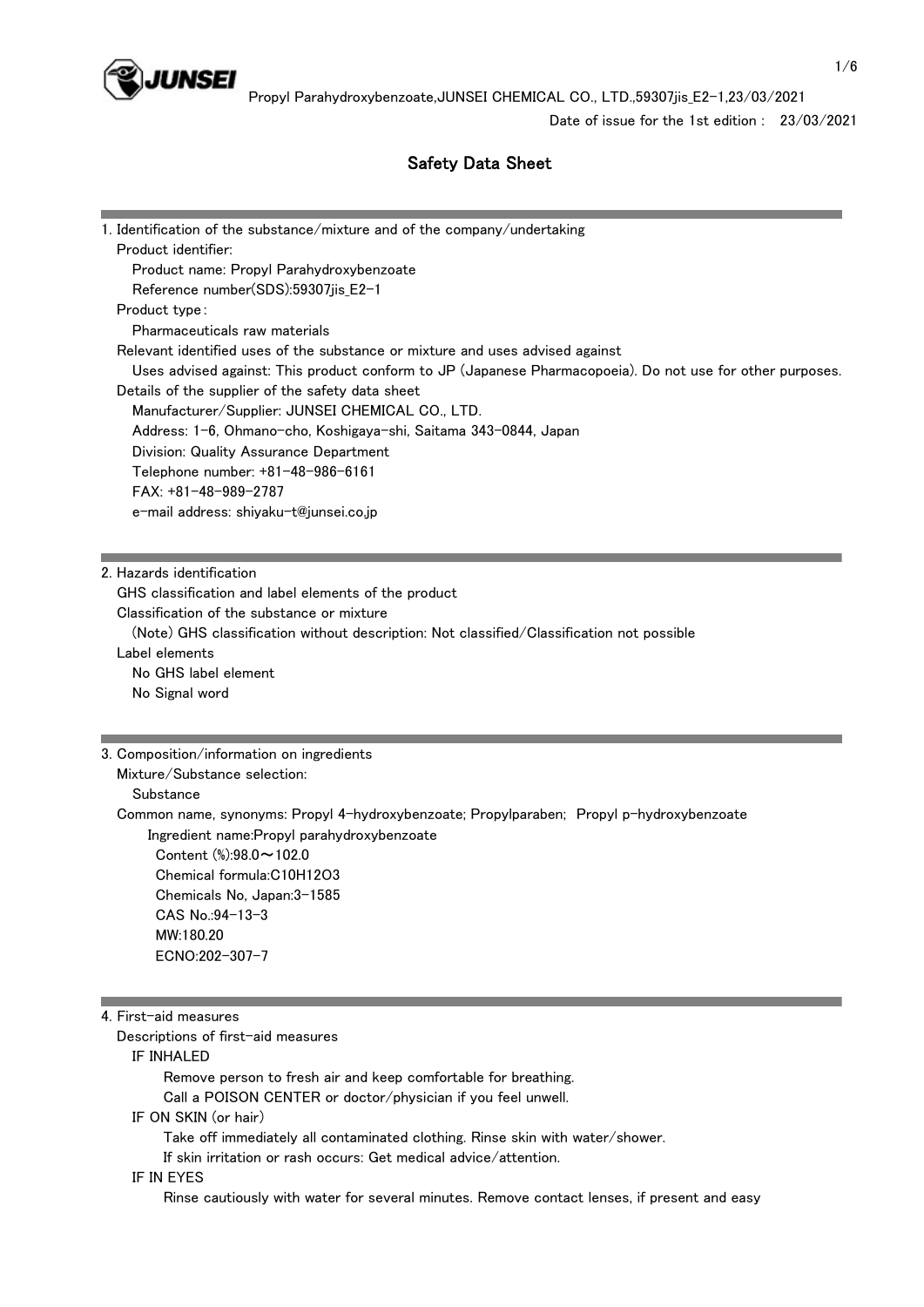

to do. Continue rinsing.

If eye irritation persists: Get medical advice/attention.

# IF SWALLOWED

Rinse mouth.

Call a POISON CENTER or doctor/physician if you feel unwell.

5. Fire-fighting measures Extinguishing media Suitable extinguishing media In case of fire, use water mist, foam, dry powder, CO2 to extinguish. Unsuitable extinguishing media Do not use direct water jet. Specific hazards arising from the substance or mixture Containers may explode when heated. Fire may produce irritating, corrosive and/or toxic gases. Advice for firefighters Specific fire-fighting measures Evacuate non-essential personnel to safe area. Special protective equipment and precautions for fire-fighters Wear fire/flame resistant/retardant clothing. Wear protective gloves/protective clothing/eye protection/face protection. Firefighters should wear self-contained breathing apparatus with full face peace operated positive pressure mode.

6. Accidental release measures

 Personnel precautions, protective equipment and emergency procedures Ventilate area until material pick up is complete. Wear proper protective equipment. Environmental precautions Avoid release to headsprings, rivers, lakes, ocean and groundwater. Methods and materials for containment and cleaning up Sweep up, place in a bag and hold for waste disposal. Preventive measures for secondary accident Collect spillage.

7. Handling and storage

| Precautions for safe handling                                      |  |
|--------------------------------------------------------------------|--|
| Preventive measures                                                |  |
| (Exposure Control for handling personnel)                          |  |
| Avoid breathing dust/fume/gas/mist/vapors/spray.                   |  |
| (Protective measures against fire and explosion)                   |  |
| Keep away from heat/sparks/open flames/hot surfaces. - No smoking. |  |
| (Exhaust/ventilator)                                               |  |
| Exhaust/ventilator should be available.                            |  |
| (Safety treatments)                                                |  |
| Avoid contact with skin.                                           |  |
| Avoid contact with eyes.                                           |  |
| Safety Measures                                                    |  |
| Wear protective gloves, protective clothing or face protection.    |  |
| Use personal protective equipment as required.                     |  |
| When using do not eat, drink or smoke.                             |  |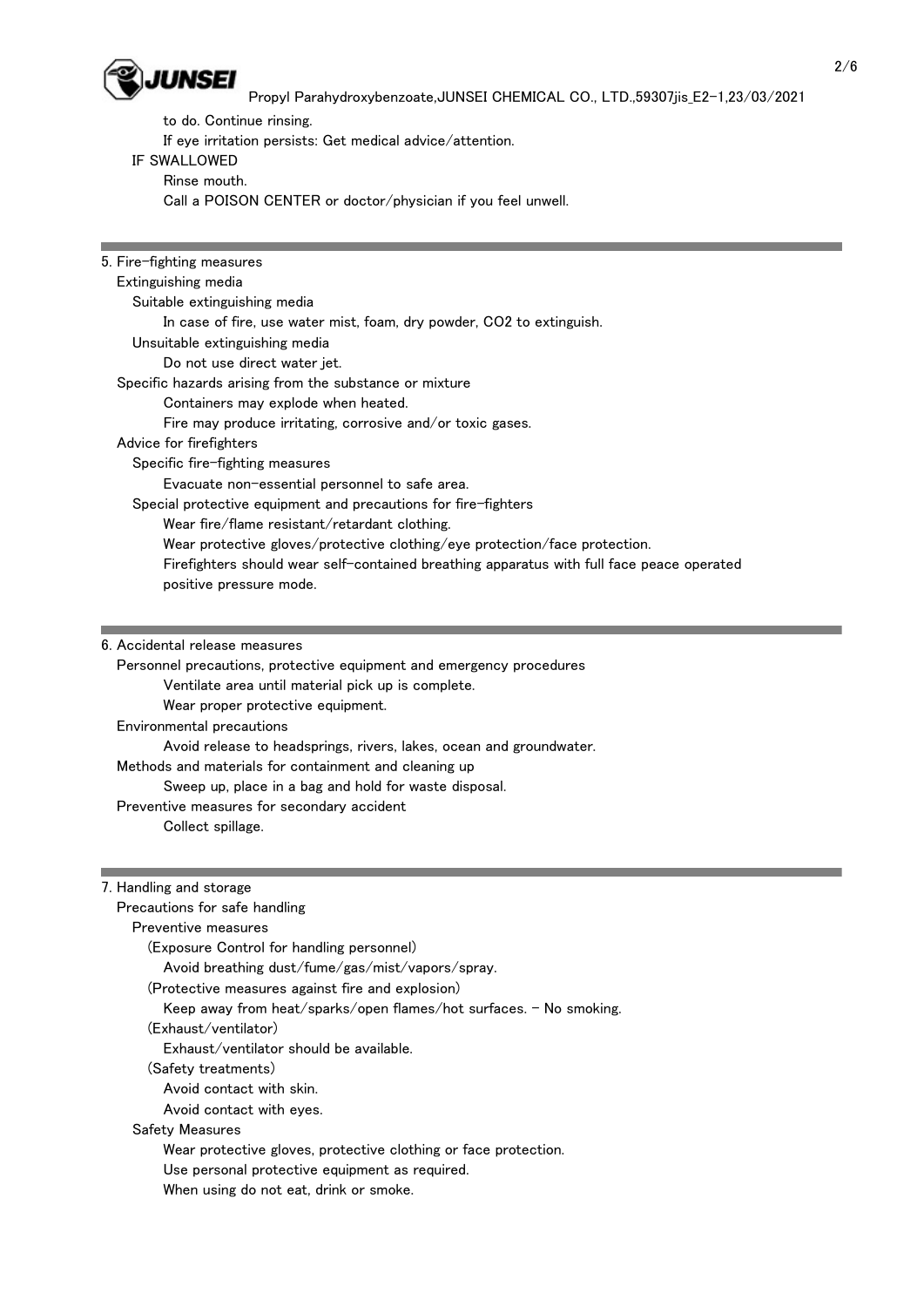

Any incompatibilities

Strong bases, Strong oxidizing agents should not be mixed with the chemicals.

Storage

Conditions for safe storage

Store in a well-ventilated place. Keep container tightly closed.

Keep cool. Protect from sunlight.

Container and packaging materials for safe handling data is not available.

Specific end use(s)

 See information in Section 7.1 and 7.2 for handling and storage recommendations. See Section 8 for exposure controls and personal protection recommendations.

8. Exposure controls/personal protection Control parameters Control value in MHLW is not available. Adopted value Adopted value in JSOH is not available. Adopted value in ACGIH is not available. Exposure controls Appropriate engineering controls Do not use in areas without adequate ventilation. Eye wash station should be available. Washing facilities should be available. Individual protection measures Respiratory protection Wear respiratory protection. Hand protection Wear protective gloves. Consult with your glove and/or personnel equipment manufacturer for selection of appropriate compatible materials. Eye protection Wear safety glasses with side-shields. Wear eye/face protection. Skin and body protection Wear impervious clothing and boots in case of repeated or prolonged treatment.

#### 9. Physical and Chemical Properties

 Information on basic physical and chemical properties Physical state: Crystals or crystalline powder Color: Colorless or white Odor: None or slight characteristic odor Odor threshold data is not available. Melting point/Freezing point: 95~98℃ Boiling point or initial boiling point data is not available. Boiling range data is not available. Flammability (gases, liquids and solids) data is not available. Lower and upper explosion limit/flammability limit data is not available. Flash point data is not available. Auto-ignition temperature data is not available. Decomposition temperature data is not available. Self-Accelerating Decomposition Temperature/SADT data is not available. pH data is not available.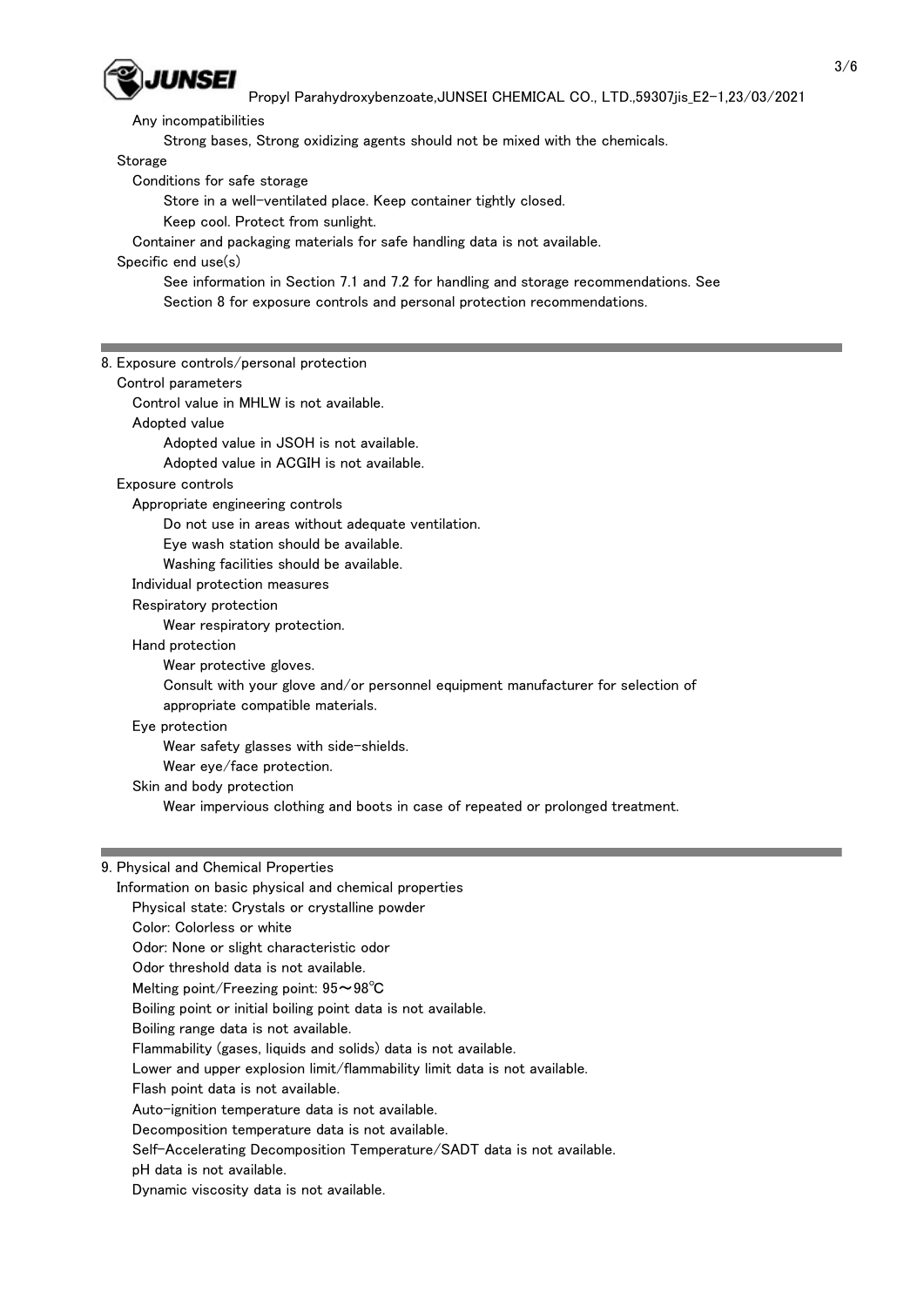

 Kinematic viscosity data is not available. Solubility: Solubility in water: 0.5g/liter(25℃) Solubility in solvent: Freely soluble in methanol, ethanol(95) or acetone. n-Octanol/water partition coefficient: log Pow3.04 Vapor pressure data is not available. Vapor density data is not available. VOC data is not available. Evaporation rate data is not available. Density and/or relative density: 1.287g/cm3(20℃) Relative vapor density (Air=1) data is not available. Relative density of the Vapor/air - mixture at  $20^{\circ}C$  (Air = 1) data is not available. Critical temperature data is not available. No Particle characteristics data is not available.

10. Stability and Reactivity

**Reactivity** 

Reactivity data is not available.

Chemical stability

Stable under normal storage/handling conditions.

Possibility of hazardous reactions

Possibility of hazardous reactions data is not available.

Conditions to avoid

Contact with incompatible materials.

Open flames. Heat.

Incompatible materials

Strong bases, Strong oxidizing agents

Hazardous decomposition products

Carbon oxides

11. Toxicological Information

 Information on toxicological effects Acute toxicity data is not available.

Irritant properties

Skin corrosion/irritation data is not available.

Serious eye damage/irritation data is not available.

Allergenic and sensitizing effects data is not available.

Mutagenic effects data is not available.

Carcinogenic effects data is not available.

Reproductive toxicity data is not available.

STOT

STOT-single exposure data is not available.

STOT-repeated exposure data is not available.

Aspiration hazard data is not available.

#### 12. Ecological Information

**Ecotoxicity** 

Ecotoxicity data is not available.

Persistence and degradability

Persistence and degradability data is not available.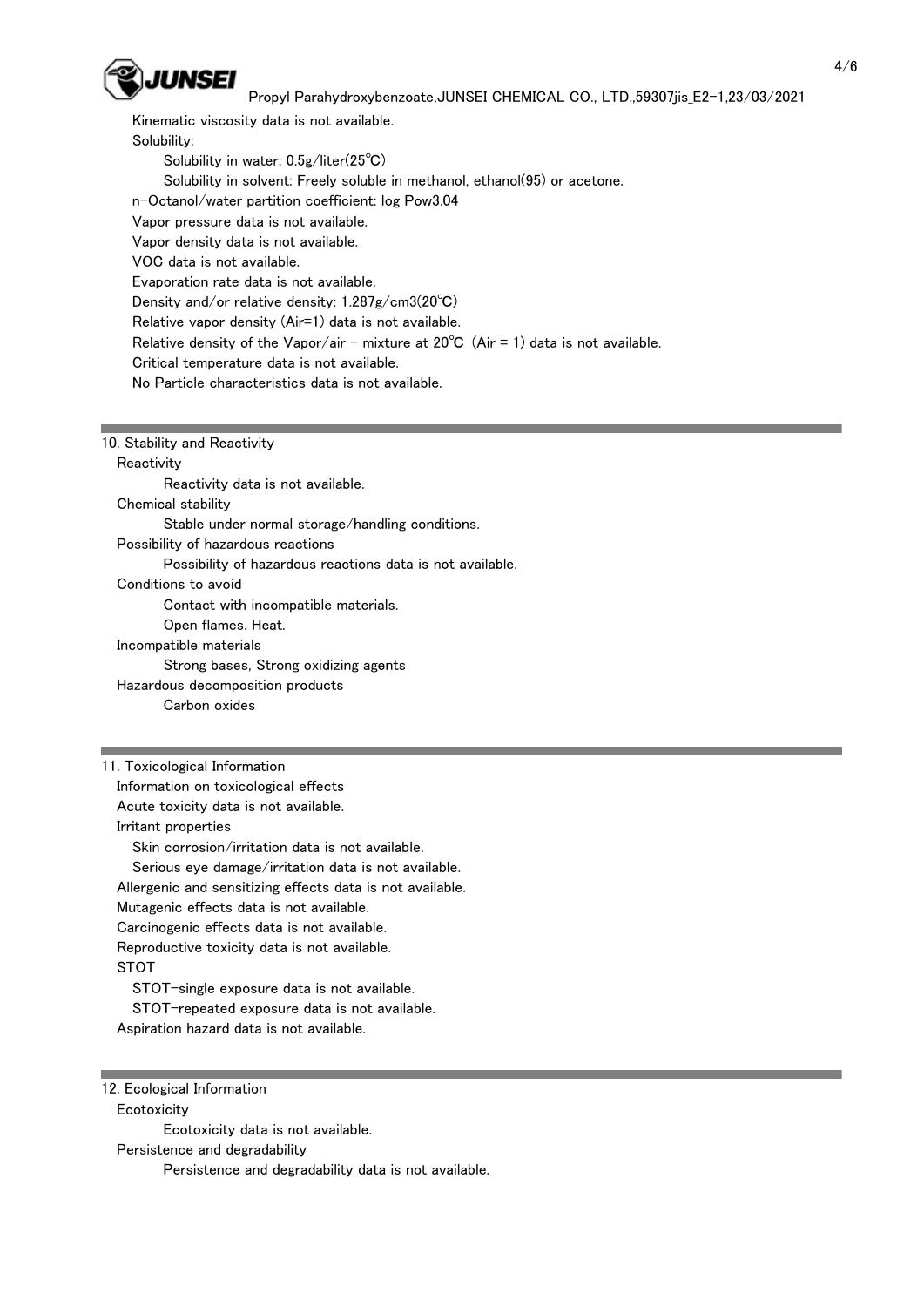

Bioaccumulative potential

Bioaccumulative potential data is not available.

#### Mobility in soil

Mobility in soil data is not available.

# Other adverse effects

Ozone depleting chemical data is not available.

13. Disposal considerations

Description of waste residues and information on their safe handling and methods of disposal,

including the disposal of any contaminated packaging

### Waste treatment methods

Dispose of contents/container in accordance with local/national regulation.

### 14. Transport Information

### UN No., UN CLASS

 UN No. or ID No.: Not applicable UN Proper Shipping Name : Not applicable Class or division (Transport hazard class) : Not applicable Packing group : Not applicable

Not applicable to IMDG Code

Not applicable to IATA Dangerous Goods Regulations

Environmental hazards

MARPOL Annex III - Prevention of pollution by harmful substances

Marine pollutants (yes/no) : no

Maritime transport in bulk according to IMO instruments

Not applicable to Maritime transport in bulk according to IMO instruments

### 15. Regulatory Information

 Safety, health and environmental regulations/legislation specific for the substance or mixture Chemicals listed in TSCA Inventory

Propyl parahydroxybenzoate

### Other regulatory information

 We are not able to check up the regulatory information with regard to the substances in your country or region, therefore, we request this matter would be filled by your responsibility.

 Regulatory information with regard to this substance in your country or in your region should be examined by your own responsibility.

 Ensure this material in compliance with federal requirements and ensure conformity to local regulations.

 Regulatory information in this section are limited to intentional ingredient(s), but does not contain information on non-intentional ingredients or impurities which are not informed by supplier(s).

### Chemical safety assessment

Advice on safe handling for this product can be found in sections 7 and 8 of this SDS.

## 16. Other information

### Reference Book

 Globally Harmonized System of classification and labelling of chemicals, (7th revised edition, 2017), UN Recommendations on the TRANSPORT OF DANGEROUS GOODS 20th edit., 2017 UN IMDG Code, 2018 Edition (Incorporating Amendment 39-18)